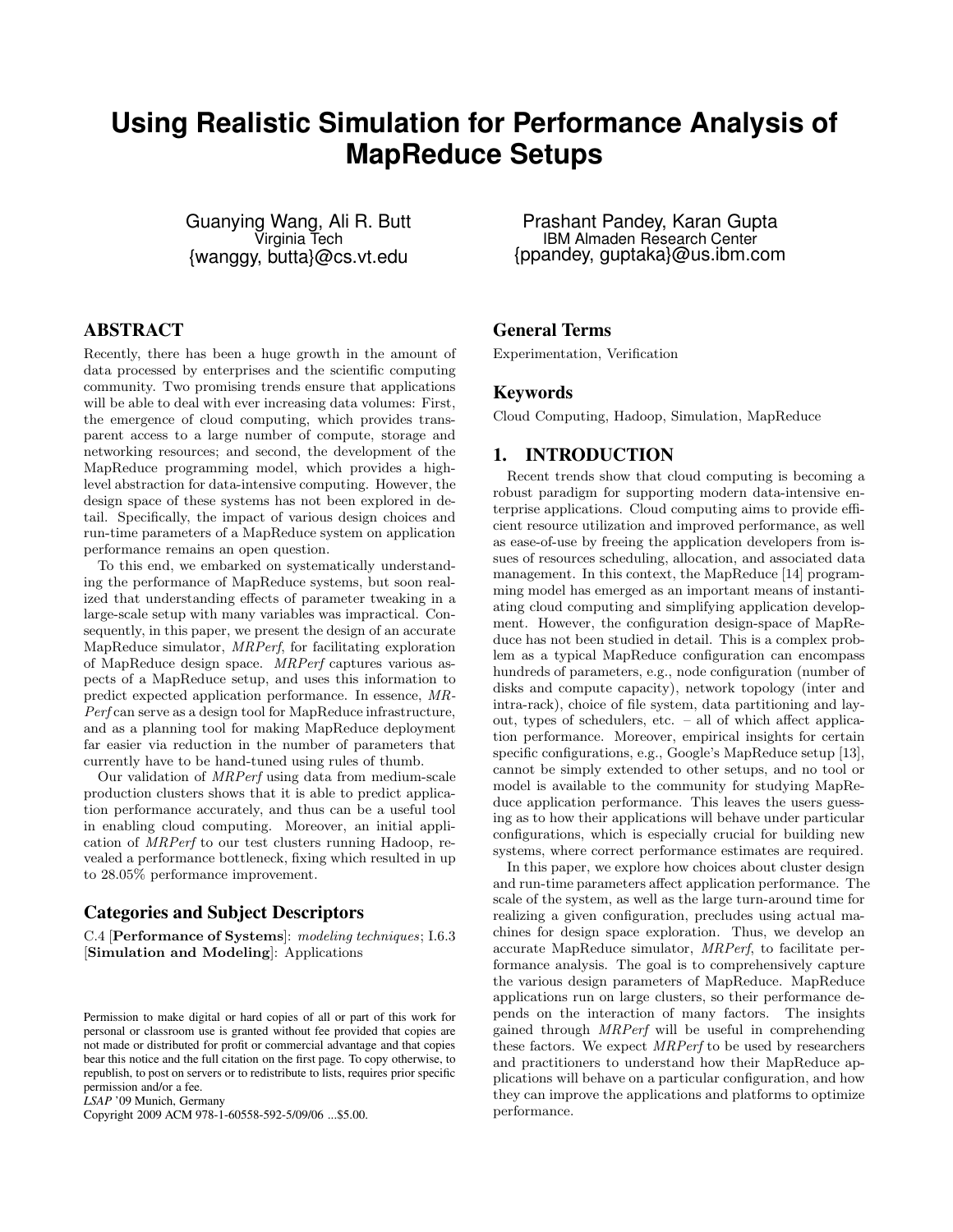# **1.1 Motivation & Challenges**

MapReduce [14] is a simple model for machine-independent parallel programming at large scales. It provides minimal abstractions, hides architectural details, and supports transparent fault tolerance. MapReduce is ideal for massive data searching and processing operations. It has shown excellent I/O characteristics for traditional clusters. Current trends show that MapReduce is considered a high-productivity alternative to traditional parallel programming paradigms for enterprise computing [13, 9] as well as peta-scale scientific computing [18, 7].

Although the use of MapReduce is becoming wide-spread, it is not well understood how its publicly-available implementations, e.g., Hadoop [9] and others [7, 3], perform for specific configurations and applications. In fact, a quick survey of related discussion forums [4] reveals that most users are relaying on rules-of-thumb and in-exact science; for example it is typical for system designers to simply copy/scale another installation's configuration without taking into account their specific applications' needs. *MRPerf* aims to answer questions being asked by the community about MapReduce setups: How well MapReduce scale as the cluster size grows to extreme scales, e.g., 10,000-nodes? Can a particular cluster setup yield a desired I/O throughput? In addition, *MRPerf* can be used to understand the sensitivity of application performance to platform parameters, network topology, node resources and failure rates. The scale and complexity of a MapReduce setup results in a deluge of parameters that should be tuned, tested, and evaluated to yield an efficient system.

A key challenge in designing *MRPerf* is determining the right level of component abstraction: If every component is simulated thoroughly, it may take prohibitively long to produce results; conversely, if important components are abstracted out, the results may not be accurate. Moreover, the performance of a MapReduce application depends on the data layout within and across racks and the associated job scheduling decisions. Therefore, it is essential to make *MR-Perf* layout-aware and capable of modeling different scheduling policies. Furthermore, the shuffle/sort and reduce phases of a MapReduce application are dependent on the input and require special consideration for correct simulations. Finally, a simulator is valuable only if its results can be verified on (some) real setups. This is challenging as verifying *MRPerf* at scale requires access to a large number of resources, and setting the resources up under different network topologies, per-node resources, and application behaviors.

The goal of our simulator is to take on these challenges and answer the above questions. Moreover, we aim to address issues such as determining optimal configuration for a MapReduce infrastructure given a fixed budget, selecting how much disk space should be allocated per node, and determining the optimal ratio of computing power to disk space per rack. Studying such questions on real hardware is next to impossible given limited budgets, and the complexity of the system precludes correct analytical models. Therefore, we opt for building a simulator for this study.

#### **1.2 Contribution**

In this paper, we present the design and evaluation of a realistic simulator for the widely-used MapReduce implementation, Hadoop [9]. Specifically, this paper makes the following contributions:

- Design, develop, and implement an accurate Hadoop simulator, *MRPerf*, that provides performance estimates for many classes of applications;
- Verify, fine-tune, and improve the simulator by performing measurements on actual (small to mediumscale) Hadoop setups; and
- Apply *MRPerf* to identify and address performance and configuration bottlenecks in Hadoop.

Our validation using a 40-node (320-core) cluster shows that *MRPerf* can accurately model MapReduce setups running Hadoop. Moreover, our evaluation revealed a performance bug in Hadoop, fixing which resulted in up to 28.05% improvement in performance for a typical sort application.

# **2. MAPREDUCE APPLICATION PERFOR-MANCE**

The performance of a MapReduce application on a cluster depends on a large number of factors. In the following, we categorize and discuss these factors.

The MapReduce framework automatically parallelizes applications<sup>1</sup> and utilizes available compute, storage and communication resources to execute them. The exact manner in which a job gets split, and when and on what resources tasks are executed is influenced by a variety of *configuration parameters*, and is an important determinant of performance. Examples of these parameters include:

- *Data replication factor*: More replication makes scheduling decisions easier, but associated data writes and initial data ingestion into the cluster become slower.
- *Data block (or chunk) size used by the storage layer*: Chunk size affects the amount of data processed by a single map job. A trade-off must be made between amortizing task startup and disk seek times (with large blocks) and creating the maximum opportunity for parallelism (using small blocks).
- *Number of map and reduce tasks in a job*: These numbers affects CPU, network and disk utilization. The trade-off lies in the observation that efficiently utilizing different resource setups may require different settings.

In addition to configuration parameter, the infrastructure characteristics also impact performance. The infrastructure on which MapReduce executes typically involves a large number of machines arranged as follows. A group of compute nodes with several disk(s) connected together make up what is referred to as a *rack*. Each node in a rack is usually a single network hop away from every other node. Multiple racks are connected to each other using a hierarchy of switches to create the cluster. We refer to the node capabilities and network topology as *cluster parameters*, and different design choices in this context have a huge impact on performance. Examples of the such choices include:

- Characteristics of CPU, RAM, and disk on each node.
- Heterogeneity of nodes making by a rack, as well as heterogeneity of racks making up a cluster.

<sup>&</sup>lt;sup>1</sup>Applications that exhibit embarrassingly parallel behavior.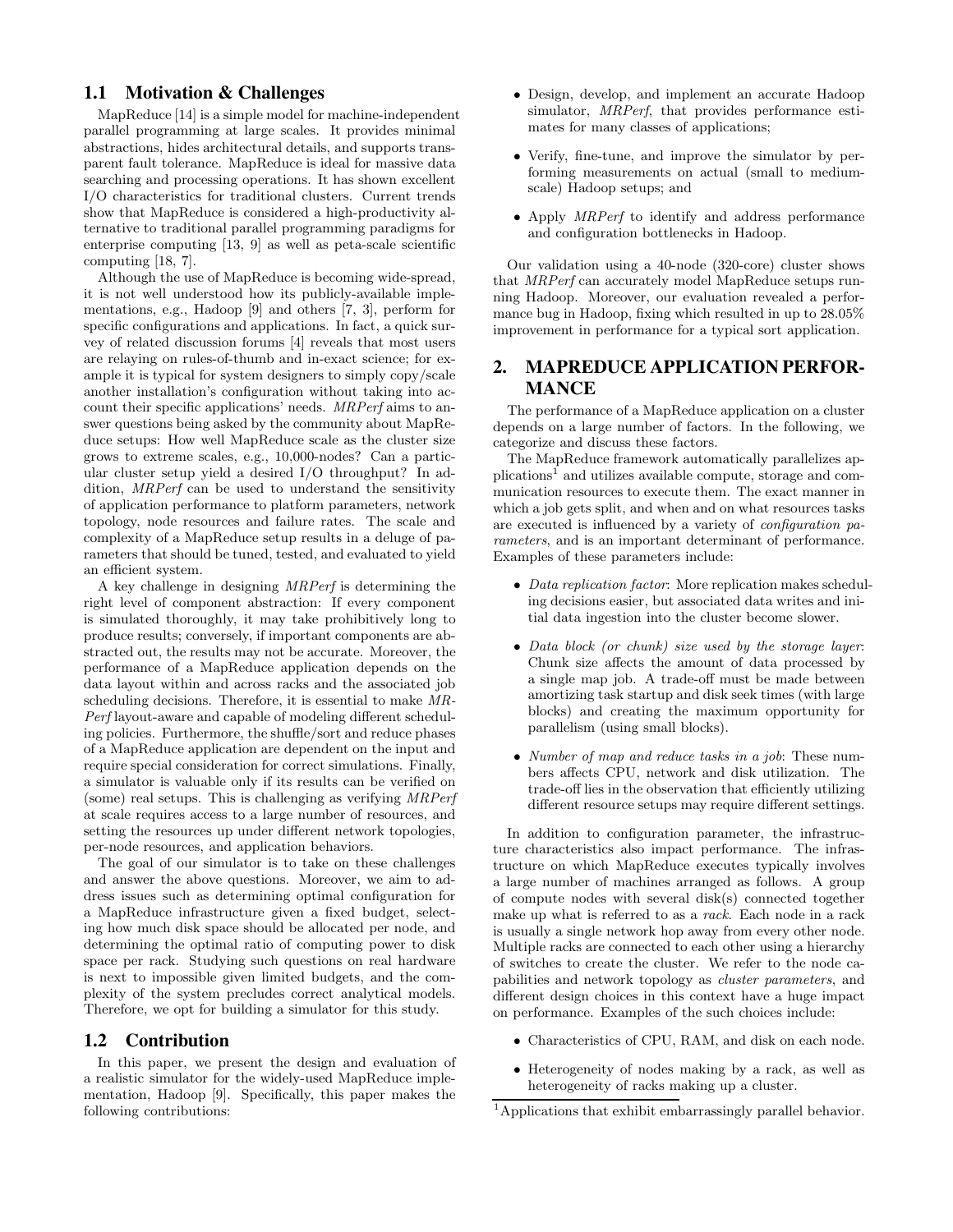- Connectivity between nodes within a rack.
- Inter-rack connectivity and topology across racks.

Moreover, design and implementation choices within a MapReduce framework also affect application performance. Decisions about data placement and task scheduling are particularly important. We group these choices together as *framework parameters*. Examples of these parameters include:

- Data placement algorithm, which decides where to place data blocks – a good placement algorithm makes it easier to schedule tasks near to where their associated data is stored.
- Task scheduling algorithm, which decides where to place tasks (in relation to their data) and whether to schedule redundant jobs preemptively.
- Data movement policy, which dictates how data is moved between job phases.

These factors interact in complex ways to affect the performance of applications. The behavior of the application in terms of its disk, CPU and network usage in different stages of execution causes the impact of a particular factor to vary. For example, the connectivity between nodes is not an important factor for a job that produces little output if the map tasks are scheduled on nodes that hold the input data. But, for the same application, if the scheduler is not able to place jobs near the data (e.g. if the data placement is skewed), then network bandwidth between the data and compute nodes might become the limiting factor in application performance. The complexity and vast range of interactions between application behavior and configuration, cluster and framework parameters has convinced us that an analytical model would be extremely complicated (or very inaccurate), and a simulator would be a better choice that is able to capture the performance of applications on such systems more accurately.

### **3. SIMULATOR DESIGN**

To address the challenges faced in designing large MapReduce setups, we have implemented a prototype simulator for Hadoop [9], *MRPerf*. In the following section, we describe the simulator design in detail.

## **3.1 Architecture Overview**

*MRPerf* provides fine-grained simulation at sub-phase level, models inter- and intra-rack network communications, as well as activities inside a single node, such as processor time consumed by a job, and disk I/O time for reading inputs and writing results. The simulator takes several files as input, including node specification, cluster topology, data layout, and job description. The output is a detailed trace, which provides the job execution time, the amount of data transferred, and the time-line of each phase of the task. The output trace can also be visualized for analysis. The current implementation is limited to modeling a single storage device per node, supporting only one replica for each chunk of data in HDFS, and not modeling certain optimizations such as speculative execution. However, lack of such support does not restrict *MRPerf*'s ability to model performance of most



Figure 1: MRPerf architecture.

Hadoop setups. Moreover, removing these limitations is the focus of our ongoing research.

Figure 1 shows the overall architecture of *MRPerf*. The input configuration is provided in a set of files, and processed by different processing modules (*readers*), which are also responsible for initializing the simulator. The ns-2 driver module utilizes the ns-2 [2] network simulator to realistically simulate network traffic. Similarly, the Disk module provides modeling for the disk I/O. We note that, although we use a simplistic disk model, this module can be easily extended to include advanced disk simulators such as DiskSim [1]. All of this information is then used to drive the MapReduce Heuristics module that simulates Hadoop's behavior.

The simulator starts by reading all the configuration parameters, and instantiating the required number of nodes arranged according to the specified topology. Each node starts to *run* the job scheduled for it, and sends and receives associated messages through ns-2.

A node's resources, i.e., processors and disks, are shared among tasks assigned concurrently to the node. In real settings, I/O and computation are overlapped given asynchronous prefetching present on most modern Hadoop nodes. In contrast, *MRPerf* does not overlap I/O and computation assigned to a thread, rather divide these tasks into distinct sequential phases. However, I/O and computation across threads and processors are overlapped. This results in a simplified simulator design, at the cost of some accuracy. However, as our results show, this approach provides fairly accurate results.

## **3.2 Input Specification**

*MRPerf* requires input from the user, which can be classified into three parts: cluster topology specification, application job characteristics, and the layout of the application input and output data. *MRPerf* relies on ns-2 for network simulation, thus, any topology supported by ns-2 is automatically supported by *MRPerf*. The topology is specified in XML format, and is translated by *MRPerf* into tcl format for use by ns-2. Example 1 shows a sample topology specification.

To capture job characteristics, we assume that a job has simple map and reduce tasks, and that the computing requirements are dependent on the size, and not content, of the data. For accuracy, several sub-phases within a map task are modeled separately, e.g., JVM start, single or multiple rounds of map, sort and spill, and a possible merge. Compute time for each data-size-dependent sub-phase is cap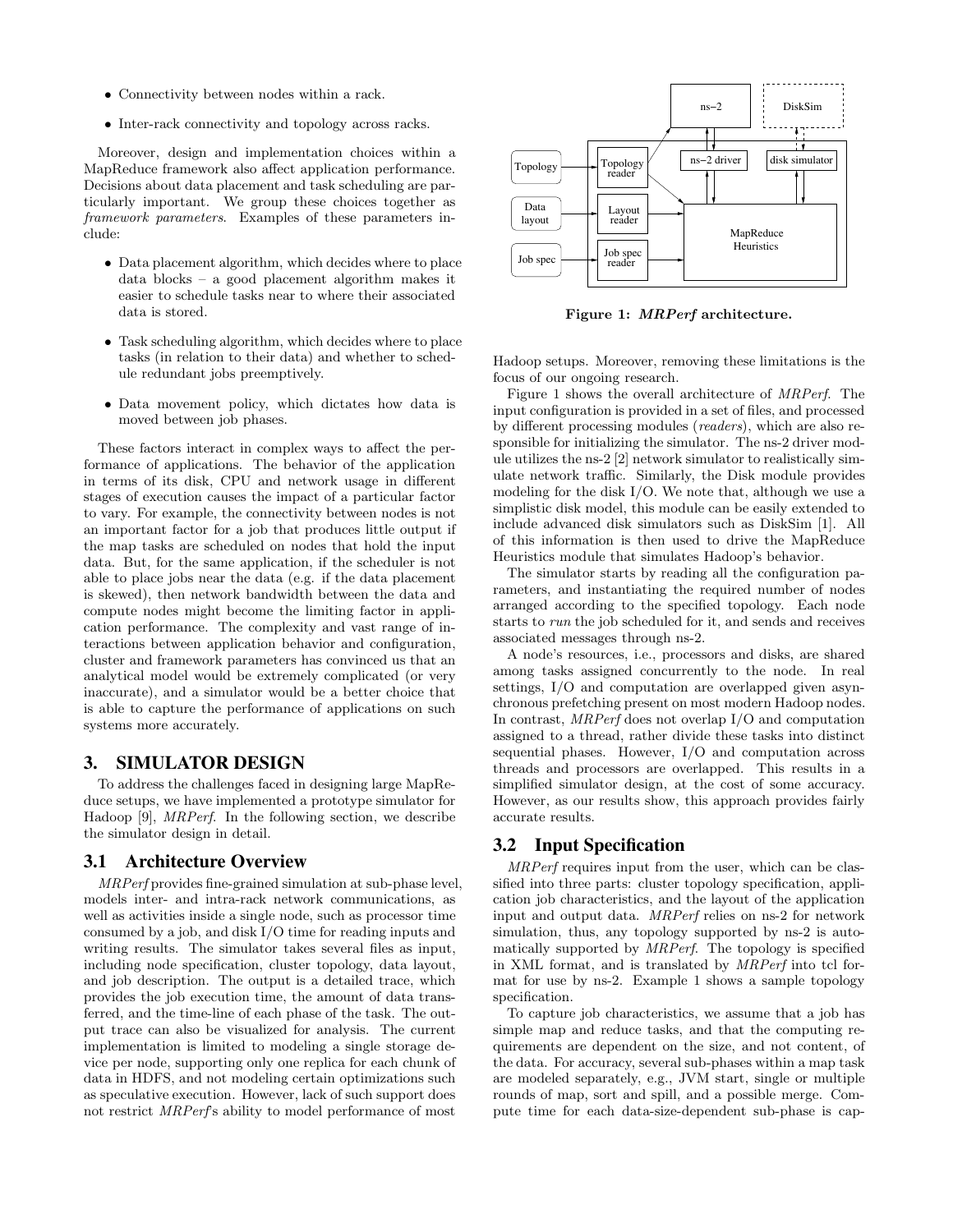tured using a cycles/byte parameter. Thus, a set of cycles/byte measured for each of the sub-phase provides a mean for specifying application behavior. Some application phases do not involve input-dependent computation, rather fixed overheads, e.g., connection setup times. These steps are captured by measuring the overhead and using it in the simulator. This approach to capture overall application behavior is in-line with what we have observed in real experiments, and as we show later, is effective. Example 2 shows a sample job specification.

Finally, the data layout provides the location of the main node handling the job metadata, the location of actual data on the simulated nodes, replication factor, etc. Data layout affects data-computation co-location in the map phase, and thus the overall performance. Finally, we assume that job output data is proportional to the input data and thus no separate means for modeling the job output data is required. Example 3 shows a sample simulation specification.

<topo>

```
<machine_type> ... </machine_type>
 <machine_type> ... </machine_type>
 <switch_type> ... </switch_type>
 <rack_group>
   <compute_node_group>
     <machine>Demo Cluster Spec</machine>
     <node_index>00</node_index>
     <node_index>01</node_index>
     <node_index>02</node_index>
     <node_index>03</node_index>
   </compute_node_group>
   <switch>
     <switch>Demo switch</switch>
      <switch_index>1</switch_index>
   </switch>
   <rack_index>1</rack_index>
   <rack_index>2</rack_index>
   <name>rg1</name>
 </rack_group>
 <router>
   <connect_to_group>
     <rack_group_name>rg_rg0</rack_group_name>
     <switch_index>1</switch_index>
   </connect_to_group>
   <name>r1</name>
 </router>
</topo>
```
Example 1: Topology specification.

Some of these parameters are function of the physical cluster topology, while others can be collected by profiling a small-scale MapReduce cluster or running test jobs on the target cluster.

#### **3.3 Integration with ns-2**

Given the established use of ns-2 [2] in realistically simulating networked systems, *MRPerf* is built on top of ns-2. We employ packet-level simulation to get accurate network behavior. In addition to using ns-2 services, *MRPerf* simulates the map and reduce tasks, manages their associated input and output, make scheduling decisions, and models disk and processor load. The reliance on ns-2 ensures that our simulator is able to capture the effects of the interaction between various components at fine granularity.

Each simulated node has several processors and a single disk, and the processing power is divided equally between the jobs scheduled for the node. One restriction is that a task

#### <job> <jvm\_start\_cost>5.0\*1000\*1000\*1000</jvm\_start\_cost>  $<sub>map</sub>$ </sub> <cycles\_per\_byte>20</cycles\_per\_byte> <sort\_cycles\_per\_byte>50</sort\_cycles\_per\_byte> <merge\_cycles>1.0\*1000\*1000\*1000</merge\_cycles> <filter\_ratio> <uniform> <min>0.5</min>  $<sub>max</sub>$  $1$  <  $<sub>max</sub>$ </sub></sub> </uniform> </filter\_ratio> </map> <reduce> <merge\_cycles>5.0\*1000\*1000\*1000</merge\_cycles> <cycles\_per\_byte>20</cycles\_per\_byte> <filter\_ratio> <uniform>  $<sub>min</sub>$  >1 $<$ /min></sub>  $<sub>max</sub>>1<sub>max</sub>$ </sub> </uniform> </filter\_ratio> </reduce> <average\_record\_size>10</average\_record\_size> <job\_tracker>n\_rg0\_0\_ng0\_1</job\_tracker> <name\_node>n\_rg0\_0\_ng0\_0</name\_node> <input\_dir>data</input\_dir> <output\_dir>output</output\_dir>

</job>

Example 2: Job specification.

```
<layout>
 <dir name="data">
    <file name="file_00000000">
      <chunk id="0">
        <rep>d_rg0_0_ng0_0_disk0</rep>
        <rep>d_rg0_0_ng0_1_disk0</rep>
      </chunk>
      <chunk id="1">
        <rep>d_rg0_0_ng0_2_disk0</rep>
      </chunk>
    \langle/file>
    <file name="file_00000001">
      <chunk id="0">
        <rep>d_rg0_0_ng0_0_disk0</rep>
        <rep>d_rg0_0_ng0_2_disk0</rep>
      </chunk>
    \langle/file>
  </dir>
</layout>
```
Example 3: Data layout.

cannot be split among processors, thus if there are fewer jobs scheduled for a node than the number of available processors, some of the processors on that node will remain idle. This is in-line with how tasks are executed in real setups. Also, each simulated node is responsible for tracking its own processor and disk usage, and other statistics.

The *MRPerf* kernel works as follows. First, *MRPerf* creates a number of simulated nodes using the standard ns-2 interface, and configures ns-2 to connect the nodes in the specified topology. Each simulated node is instantiated, in essence, using a set of call-back functions that are triggered when different messages are received. This approach leverages the TcpApp code in ns-2. Next, an init message is sent to all the nodes, which results in the nodes simulating disk and processor use, as well as sending out interaction messages, consequently triggering further action and advancing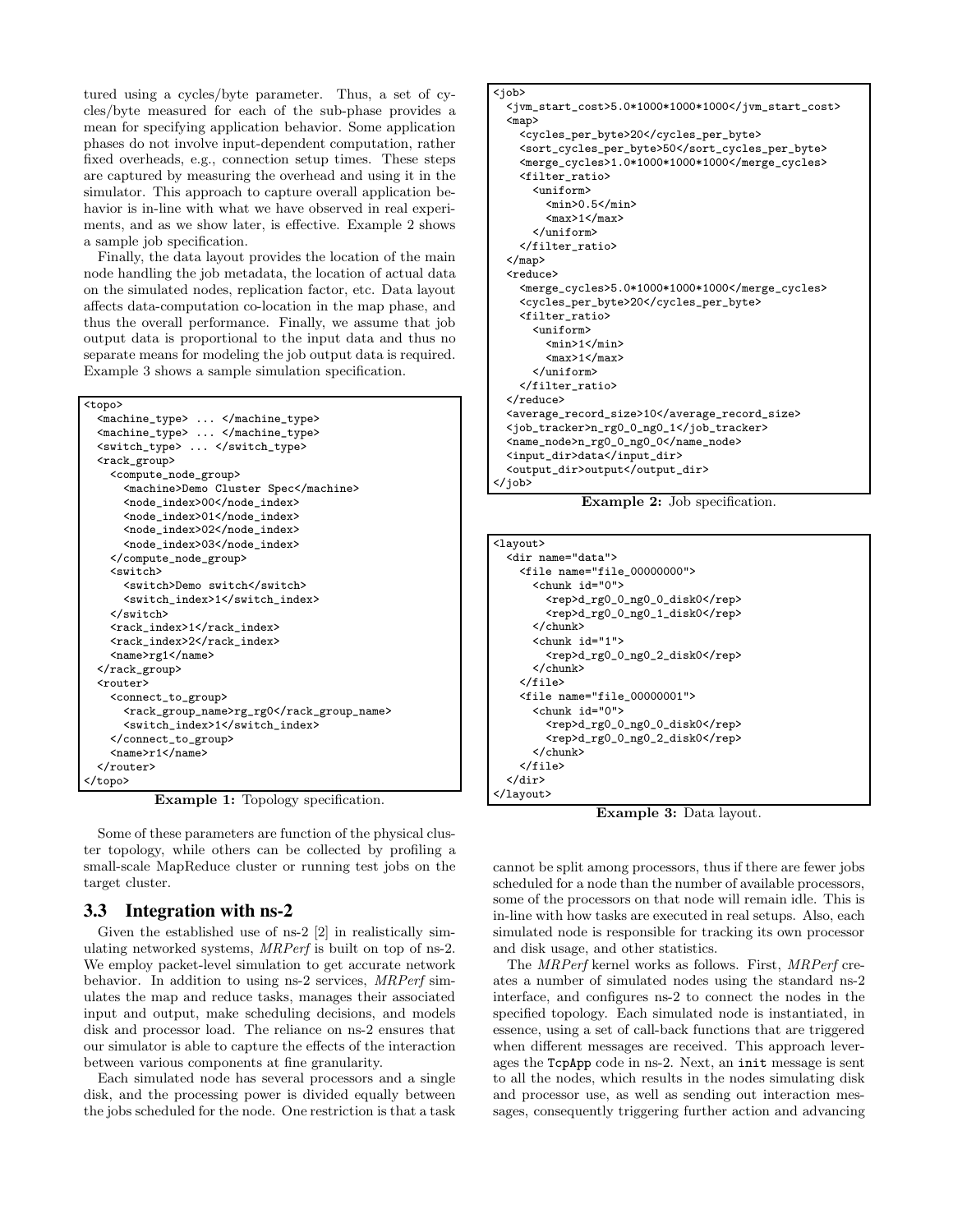| Configuration "variable"   Value(s)          |                     |
|----------------------------------------------|---------------------|
| $\overline{\text{Number of} \; \text{ncks}}$ | single, double      |
| Network                                      | 1 Gbps              |
| Nodes(total)                                 | 2, 4, 8, 16         |
| CPU(node                                     | 2x Xeon Quad 2.5GHz |
| Disk/node                                    | 4x 750GB SATA       |

Table 1: Studied cluster configurations.

the simulation. For example, on receipt of a map task assignment message, the receiving node first needs to retrieve the associated input data. If the needed data is local, i.e., stored on the node itself, a disk read is simulated, otherwise a remote retrieval is simulated by sending a request message to a node that has the data and waiting for a response before proceeding to simulate the map function processing time. The process is repeated at each node, resulting in a desired simulated environment.

Finally, when handling network traffic, no real data is transferred in *MRPerf*. Rather size of data is used by ns-2 to calculate network traffic and transfer latencies.

## **3.4 Capturing Key-Value Distribution**

In MapReduce, the distribution of key-value pairs between the map and reduce phases is application and data dependent. Thus, the distribution may become unbalanced. An unbalanced distribution results in some reduce tasks being assigned disproportionally large amount of work, thus causing them to take significantly longer to complete, compared to other tasks. Since the simulator does not process actual data, such distribution imbalance is not captured. We faced the decision to account for imbalance at the cost of complicating *MRPerf* design. On studying real applications, we observed that for most of the MapReduce jobs, there is only very small variance in distribution across nodes. Thus, in our current design, we assume uniform distribution of keyvalue pairs; each reduce task receives an equal part from each map task's output. However, our design is flexible and complex distributions can be added to *MRPerf*, if the need to do so arises.

In summary, *MRPerf* allows for realistically simulating MapReduce setups, and the design is flexible enough to capture a vast variety of configurations and job characteristics.

# **4. EVALUATION**

We have implemented *MRPerf* using a mix of C++, tcl, and python code (3372 lines total) interfaced with the ns-2 simulator. In this section, we validate performance prediction made by *MRPerf* using performance results from a realworld application run on a medium-scale Hadoop [9] cluster. We present results of validation on a single-rack topology and a double-rack topology, validation at sub-phase level, detailed comparison of a single job, and look at jobs with different input size/chunk size. Next, we present two patches we made to Hadoop, in order to match performance prediction made by *MRPerf* to Hadoop. We note that our initial evaluation focus on *MRPerf*'s ability to capture Hadoop behavior and result verification. Our benchmark application makes full use of the available resources, but does not overload them. Studying *MRPerf* under overload conditions, however, is a focus of our ongoing research.



Figure 2: Execution times using actual measurements and MRPerf for single rack configuration.

## **4.1 Validation Tests**

In the first set of experiments, we collected data from a number of real cluster configurations and compared it with that observed through *MRPerf*. Table 1 shows the cluster configurations studied for the validation tests. For our initial tests, we used a simple point-to-point connection when using multiple racks, however, this can be modified to more advanced topologies as needed.

For the validation tests, we used the TeraSort application as the benchmark. TeraSort [6] is designed for sorting terabytes of data. It samples the input data and uses map/reduce to sort the data into a total order. TeraSort is a standard map/reduce sort, except for a custom partitioner that uses a sorted list of  $N-1$  sampled keys that define the key range for each reduce. In particular, all keys such that  $sample[i-1] \leq key < sample[i]$  are sent to reduce *i*. This guarantees that the output of reduce  $i$  are all less than the output of reduce  $i + 1$ .

We collect data by running TeraSort on a real Hadoop cluster with a chunk size of 64 MB and an input of 4GB/node (i.e. 64 GB input data for 16-node cluster), and then compare these results with those obtained through *MRPerf*.

#### *4.1.1 Single Rack Cluster*

In the first validation test, we utilize a number of compute nodes arranged in a single Hadoop rack. We vary the number of cores from 16 to 128 (2 to 16 nodes), and observe the total execution time for TeraSort. Figure 2 shows the results for the actual runs as well as numbers predicted by *MRPerf*. The break down for each case is shown in terms of map and reduce phases. The results show that *MRPerf* is able to predict the map phase performance within 3.42% of the measured values. The reduce phase simulated results are within 19.32% of the measured values. Overall, we see that *MRPerf* is able to predict Hadoop performance fairly accurately as we go from 16 to 128 cores.

#### *4.1.2 Double Rack Cluster*

Next, we repeated the above validation test with a two rack cluster, with racks connected to each other over 1Gbps link. Once again, we varied the total number of resources from 16 to 128 cores, with each rack containing half the resources. Figure 3 shows the results. Here, we once again observe a good match between simulated and actual measurements. The exception is the map phase performance for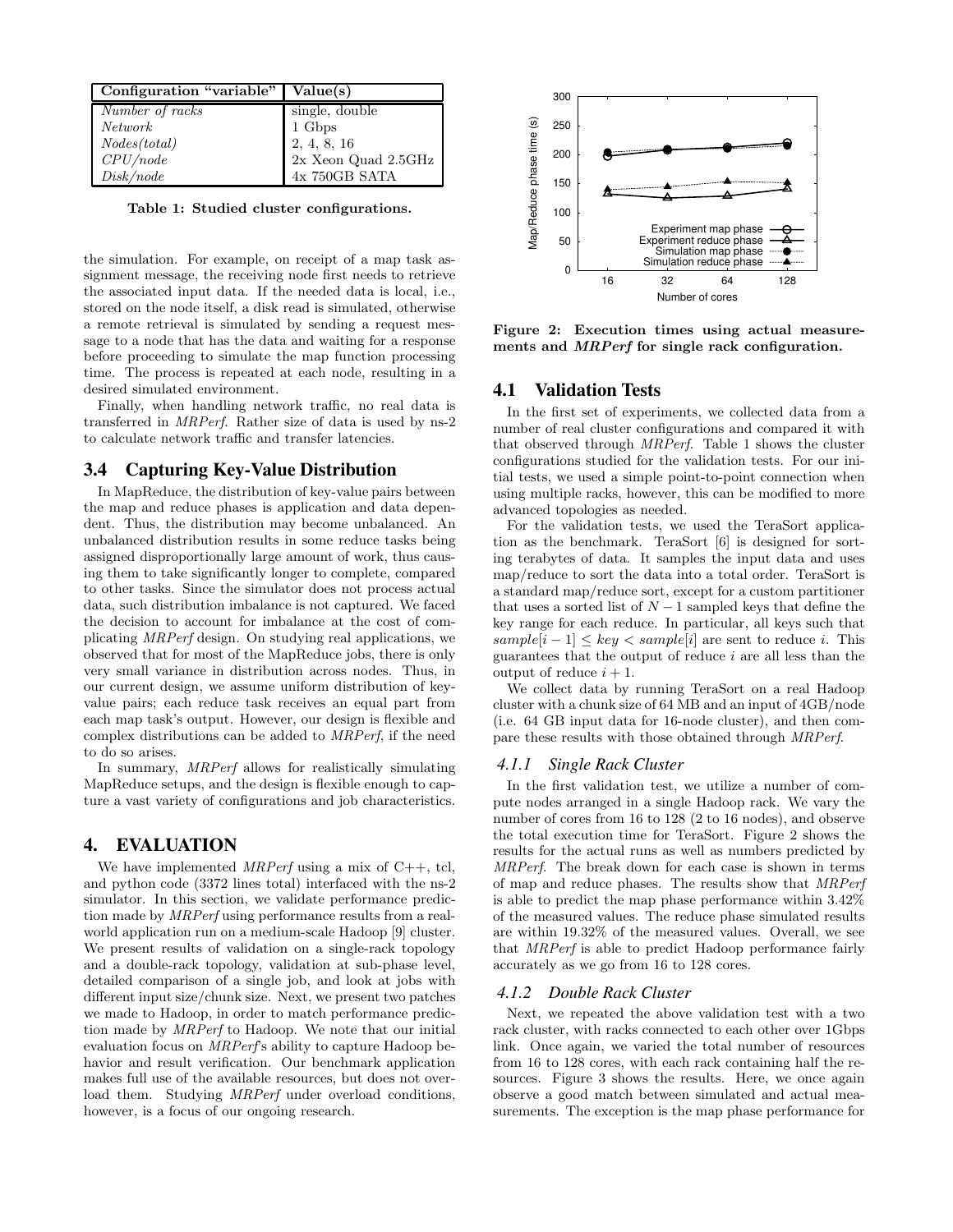

Figure 3: Execution times using actual measurements and MRPerf for double rack configuration.



Figure 4: Sub-phase break-down times using actual measurements and MRPerf.

the 128-core case. Here, the predicted values are 16.99% lower than the actual processing time. On further investigation, we observed low network throughput on the inter-rack link and some network errors reported by the application, which we suspect are due to packet drops at the router in our experimental testbed (possibly due to the TCP incast [17]). The network slow-down caused the map phase taking longer than predicted since our model assumes a high-performance router connecting the two racks. We continue to develop means for better modeling such routers within ns-2, however, such router modeling is orthogonal to this work. Excluding the diverge of map phase in 128-core case, *MRPerf* is able to predict performance within 5.22% for the map phase and within 12.83% for the reduce phase, compared to the actual measurements.

#### **4.2 Sub-phase Performance Comparison**

So far, we have presented a comparison of overall execution times obtained via simulation and actual measurement. In the next experiment, we break a map task in further subphases, namely *map*, *sort*, *spill*, *merge*, and *overhead*. A *map* reads the input data, and processes it. The output is buffered in memory, and is sorted in memory during *sort*. The data is then written to the disk during *spill*. If multiple spills are involved, the data is read into memory once again for merging during *merge*. Finally, *overhead* accounts for miscellaneous processing outside of the above sub-phases,

| Overview               | Actual |       | <b>MRPerf</b> |       |
|------------------------|--------|-------|---------------|-------|
| Number of map tasks    | 480    |       | 476           |       |
| Number of reduce tasks | 16     |       | 16            |       |
| Total input data       | 32G    |       | 32G           |       |
| Total output data      | 32G    |       | 32G           |       |
| Phases                 | Actual |       | <b>MRPerf</b> |       |
| Map                    | 220.0  |       | 220.8         |       |
| Shuffle                | 7.4    |       | 5.4           |       |
| Sort                   | 0.5    |       | 3.4           |       |
| Reduce                 | 137.9  |       | 135.9         |       |
| Map break-down         | Actual |       | <b>MRPerf</b> |       |
| map                    | 2.14   |       | 2.10          |       |
| sort                   | 1.12   |       | 1.19          |       |
| spill                  | 4.22   |       | 4.58          |       |
| merge                  | 4.52   |       | 4.26          |       |
| overhead               | 1.79   |       | 1.61          |       |
| sum                    | 13.80  |       | 13.75         |       |
| Data locality          | Actual |       | <b>MRPerf</b> |       |
|                        | num    | time  | num           | time  |
| Data-local             | 468    | 13.77 | 468           | 13.66 |
| Rack-local             | 6      | 13.60 | 3             | 14.67 |
| Rack-remote            | 6      | 16.10 | 5             | 21.64 |

Table 2: Detailed characteristics of a TeraSort job.

such as message passing via network. Figure 4 shows the sub-phase break-up times for 16 to 128 core cluster under *MRPerf* and actual measurements. Each cluster of bars labeled with a prefix of "s" stands for results from a single-rack topology, and a prefix of "d" stands for results from a doublerack topology. The following number is number of cores. As can be observed, *MRPerf* is able to provide very accurate predictions for performance, even at sub-phase level. Once again, we see that the network problem discussed above resulted in a larger overhead for 128-core case. However, other sub-phases are reasonably captured by *MRPerf*. The other simulated results are within error range of 13.55% compared to actual measurements.

## **4.3 Detailed Single-Job Comparison**

In the next experiment, we focus on a single job and present a detailed comparison of the job's performance and workload under actual measurements and *MRPerf*. Table 2 shows the results. The selected job runs on 64 cores divided into 2 racks. Total input data size is 32 GB. The first part of the table is the overview of the TeraSort instance used for this test. The difference in the number of map tasks is due to the different way the input data is generated. For the actual run, the input is generated in a distributed manner by another application TeraGen, whereas in the simulator, input is generated randomly by data layout generator. Our generator always produces as many full chunks as possible, but since TeraGen works in a distributed manner, a few chunks created by it are not full-size. The second part of the table shows the total time of the MapReduce phases, as already seen in Figure 3 and Figure 4. The last part of the table shows the average performance of map tasks in different categories. Data-local map tasks are tasks that process data located on the same node on which a task is running. Rack-local map tasks are tasks that process data located in the same rack. Finally, rack-remote map tasks are tasks that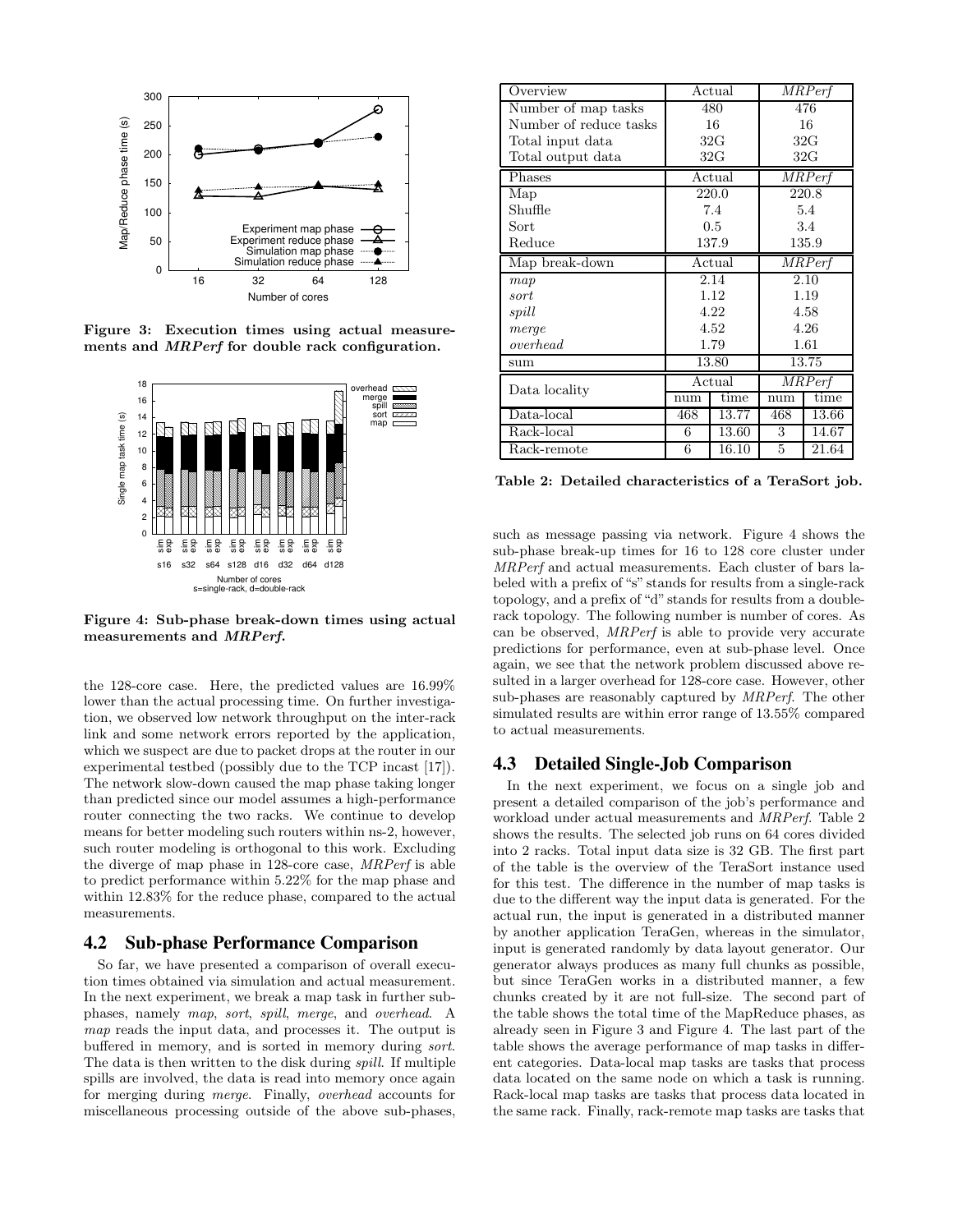

Figure 5: Execution times with varying chunk size using actual measurements and MRPerf.



Figure 6: Execution times with varying input size using actual measurements and MRPerf.

process data located in another rack. For the presented job, most map tasks are data-local, and simulation shows similar performance for these tasks as observed through the experiments. The simulation also produces similar mix of three categories of map tasks. Overall, even at this granularity, the simulated results are quite similar to the actual results.

# **4.4 Validation with Varying Input**

We have so far considered various topologies and number of nodes, but have used the same input size of 4 GB per node and a chunk size of 64 MB. Next, we fix the number of cores to 128, and study the 64 MB as well as 128 MB chunk size both under a single rack and double rack configuration. Figure 5 shows the results. We also study input data size of 4GB per node vs. 8GB per node under a single rack and double rack configuration. Figure 6 shows results for different input data size. These results show that *MRPerf* is able to correctly predict performance even for varying input and chunk sizes, and illustrates the simulators capabilities in capturing Hadoop cluster behavior.

#### **4.5 Hadoop Improvements**

While comparing application performance as predicted by *MRPerf* and real application performance with Hadoop we found several places where Hadoop didn't perform as well as predicted. In some cases we had to tweak our simulator to more closely model the Hadoop implementation but in other



Figure 7: Performance improvement in Hadoop as a result of fixing two bottlenecks.

cases we found that Hadoop was making sub-optimal choices that decreased performance. In this section, we discuss two improvements we made to Hadoop based on predictions obtained from *MRPerf*.

By default, during the reduce phase, Hadoop merge-sorts 10 files at a time. We found this to be inefficient for our application and configurations and created a patch, *no-merge*, which does not perform file merges at shuffle time. The effect is similar to setting Hadoop's io.sort.factor parameter to a large value (but the value would need to be determined before the application is run.) However, this optimization does not come for free. To merge more files in one pass, more memory is needed. If total amount of memory is fixed, then each file would get a smaller buffer, and as disk seek time cannot be amortized by the shorter I/Os, the disk I/O performance would drop. That is why the reduce sub-phase in patched Hadoop exhibits a slow down, as seen in Figure 7. We have learned that Hadoop developers are aware of the problem and the trade-off between memory and disk I/O performance [5].

Another anomaly that we observed was that the network bandwidth during the shuffle phase in the experimental setup was not as high as predicted by *MRPerf*. We found that this was because the Hadoop framework did not have enough copy threads pulling data in parallel over the network. The framework launches copiers at most every second. If copiers finish quickly, new ones are not launched until the next second, which wastes available network bandwidth. We implemented a patch, *no-wait-copier*, that breaks up a single thread in Hadoop used normally for handling fetching notifications, launching copiers, and updating finished copiers, into separate threads dedicated to each of these tasks. With this patch, copiers are launched right after previous copiers finish, and bandwidth is utilized efficiently.

We applied both patches to Hadoop, and found that the patched version of Hadoop runs faster and matches the performance predicted by *MRPerf*. Figure 7 compares the performance of patched and unpatched versions of Hadoop with results from *MRPerf*. The application is the same as before, with 10GB input data per node and 64MB chunk size. Single-rack experiments are run on 128 cores (16 nodes) in 1 rack, and double-rack experiments are run on 128 cores (16 nodes) in 2 racks (8 in each). Single-rack results show *nomerge* has a huge improvement over Hadoop. Double-rack results also show effectiveness of the *no-merge*, as well as